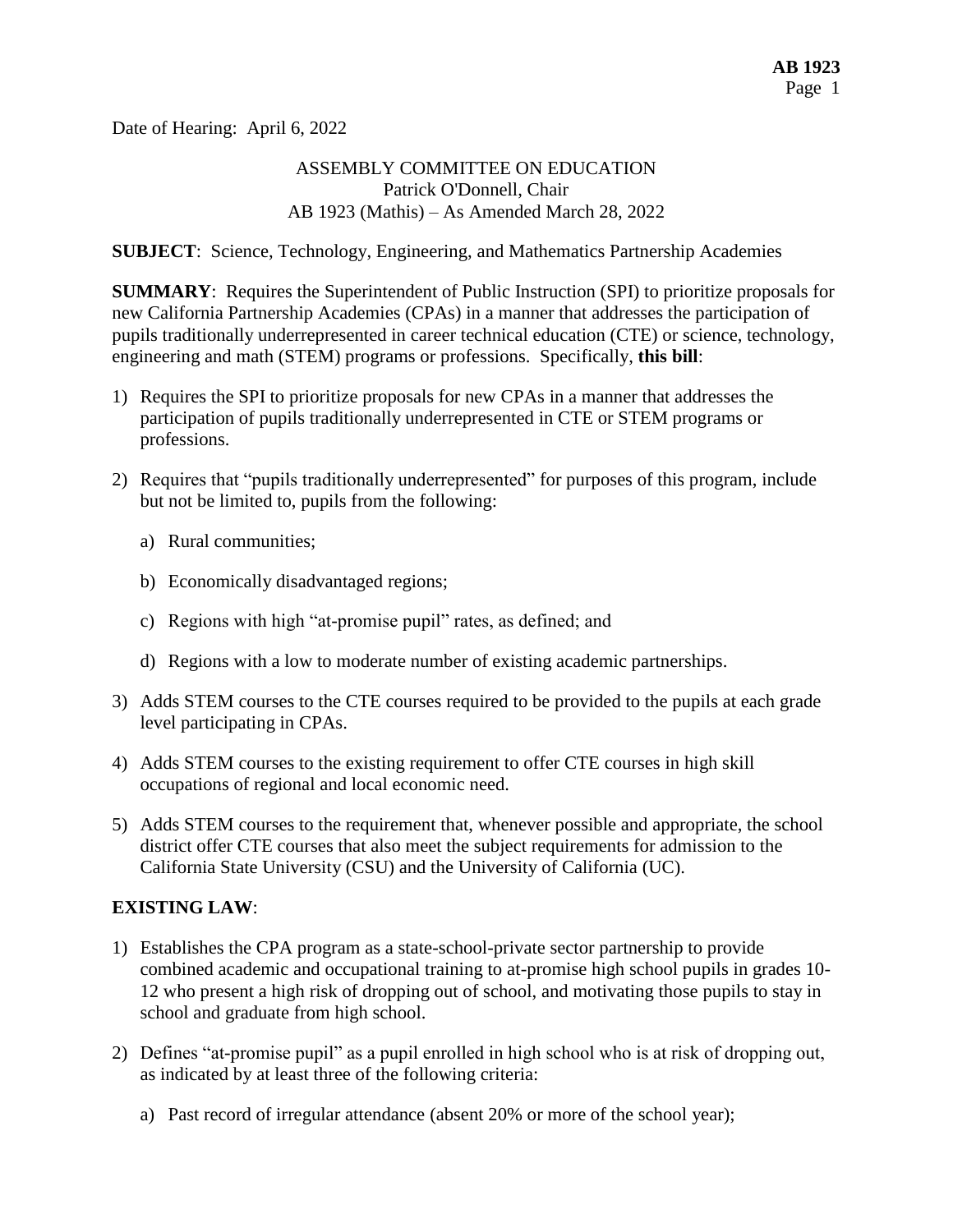- b) Past record of underachievement in which the pupil is at least one-third of a year behind the coursework or credits achieved for the respective grade level;
- c) Past record of low motivation or disinterest in the regular school program;
- d) Disadvantaged economically;
- e) Scoring below basic or far below basic in mathematics or English language arts (ELA) on the standardized test, as defined; and
- f) Maintaining a grade point average of less than or equal to 2.2.
- 3) Authorizes enrollment in a CPA of up to one-half of pupils who do not meet the at-promise criteria.
- 4) Establishes funding and grant amounts to be awarded to school districts for purposes of planning, establishing and maintaining academies, and expresses legislative intent to expand the CPA program.
- 5) Requires the SPI to ensure that the CPA planning grants are equitably distributed among high-wealth and low-wealth school districts in urban, rural, and suburban areas.
- 6) Requires districts and participating businesses to each provide 100% matching funds for all state funds received for CPA programs; provides that the match may be in the form of direct and in-kind support; and requires the district to establish an advisory committee consisting of specified individuals and representatives.
- 7) Requires each district operating CPAs to annually certify information to the SPI regarding the number of qualified students enrolled during the just completed school year, by grade level, and for each academy operated by the district, as well as an assurance that each academy is established as a "school within a school."
- 8) Establishes the Green Technology Partnership Academies and the Goods Movement Partnership Academies, commencing with the 2009-10 school year, and requires, when funds become available for additional partnership academies, the SPI to issue grants for the establishment of such partnership academies in each of the nine economic regions established by the state.
- 9) Authorizes the Career Technical Education Incentive Grant (CTEIG) Program as a state education, economic, and workforce development initiative with the goal of providing pupils in kindergarten through  $12<sup>th</sup>$  grade with the knowledge and skills necessary to transition to employment and postsecondary education. Authorizes \$300 million in annual funding to be apportioned to the CTEIG program, subject to an annual appropriation and beginning with the 2021-22 fiscal year. (EC 53070).
- 10) Authorizes the K-12 component of the Strong Workforce Program (SWP) to create, support, or expand high-quality CTE programs at the K-12 level that are aligned with the workforce development efforts occurring through the SWP, and authorizes, commencing with the 2018- 19 fiscal year, and subject to an annual appropriation, \$150 million to be apportioned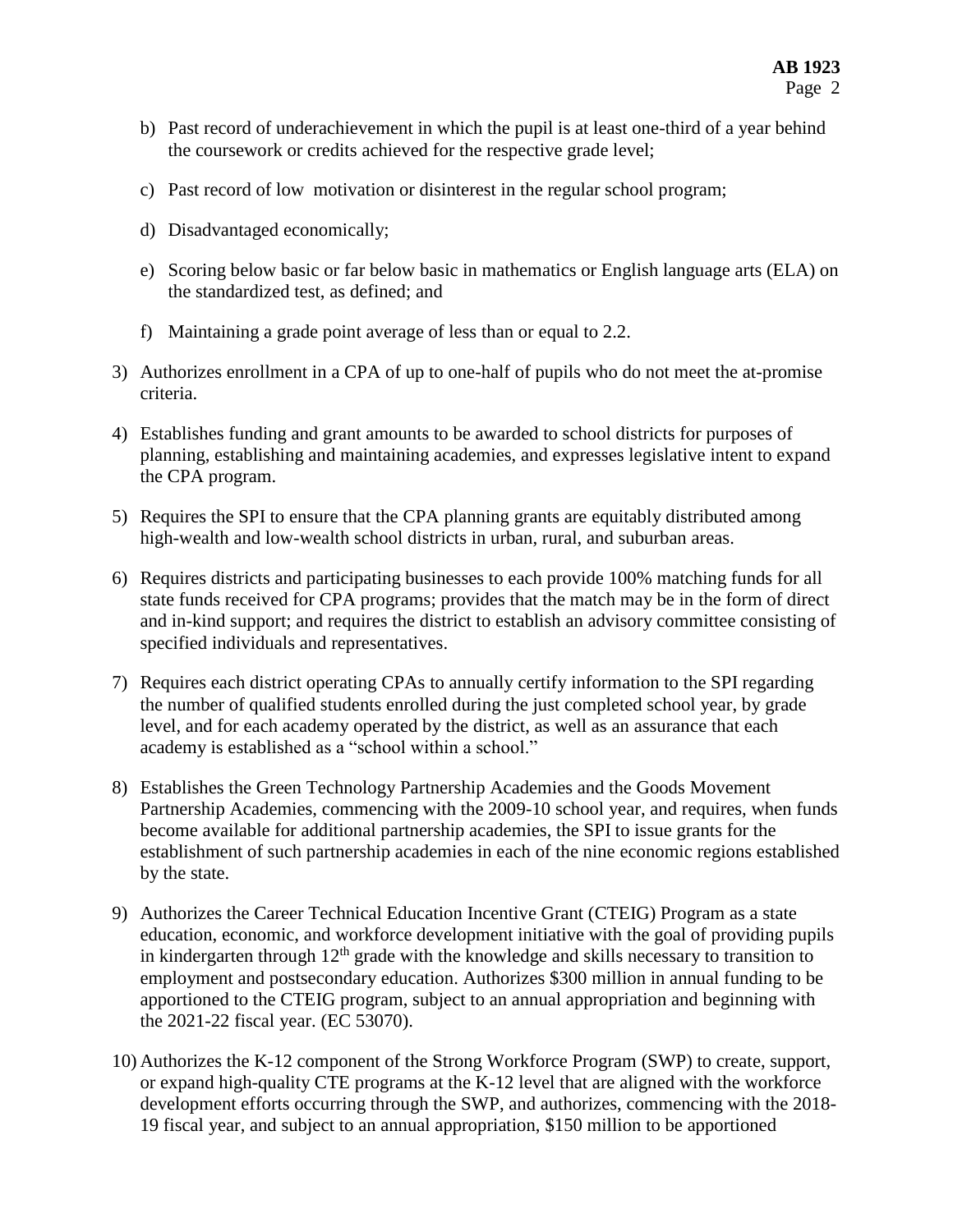annually by the California Community College Chancellor's Office (CCCCO) to local consortia. (EC 88827)

11) Federal law, the Strengthening Career and Technical Education for the 21st Century Act, reauthorizes the Carl D. Perkins Career and Technical Education Act of 2006 (Perkins) provides federal support for CTE programs and focuses on improving the academic and technical achievement of CTE students, strengthening the connections between secondary and postsecondary education and improving accountability.

## **FISCAL EFFECT**: Unknown

### **COMMENTS**:

*Need for the bill.* According to the author, "By establishing 100 Science, Technology, Economics and Mathematics grants for California Partnership Academies, AB 1923 is a key step to overcoming the barriers facing those within disadvantaged communities from excelling in STEM fields. This bill would create a better foundation for the future of our children and the future of the California economy.

The future is coming towards us no matter what; already we have self-driving cars, phones that can find any information in seconds, and a whole new type of sporting event involving nothing but computers and innovation. By planting the seeds, in the form of new Partnership Academics focused on STEM, and nurturing the children in the state of California with these fields, we are setting them up for a bigger and brighter future. A future full of knowledge, innovation, and expertise in the field of STEM."

*College and career readiness is a state priority.* Each LEA's Local Control and Accountability Plan (LCAP) must demonstrate, among other priorities, how they are ensuring that all students are being prepared to be college and career ready. The College and Career Readiness Index displayed on each LEA's dashboard includes data on the number of students completing a CTE pathway. CDE notes that over 90% of districts report that CTE is now embedded into their LCAP.

*Overview of California Partnership Academies.* A CPA is a small learning community within a larger high school that is designed to prepare students for both college and careers, organized around a career-related theme. Under the CPA model, a team of teachers work with the same group of students over several years, aligning instruction across disciplines, while employers provide internships and other opportunities for students to learn outside the classroom. Each CPA frames its curriculum around one of the 15 CTE industry fields. 500 CPAs have been funded since the program's inception in the 1993-94 fiscal year. According to the CDE, there are currently 370 CPAs in operation in the state, representing the following industry sectors:

- Arts, Media, and Entertainment;
- Building and Construction Trades;
- Business and Finance;
- Education, Child Development, and Family Services;
- Energy, Environment, and Utilities;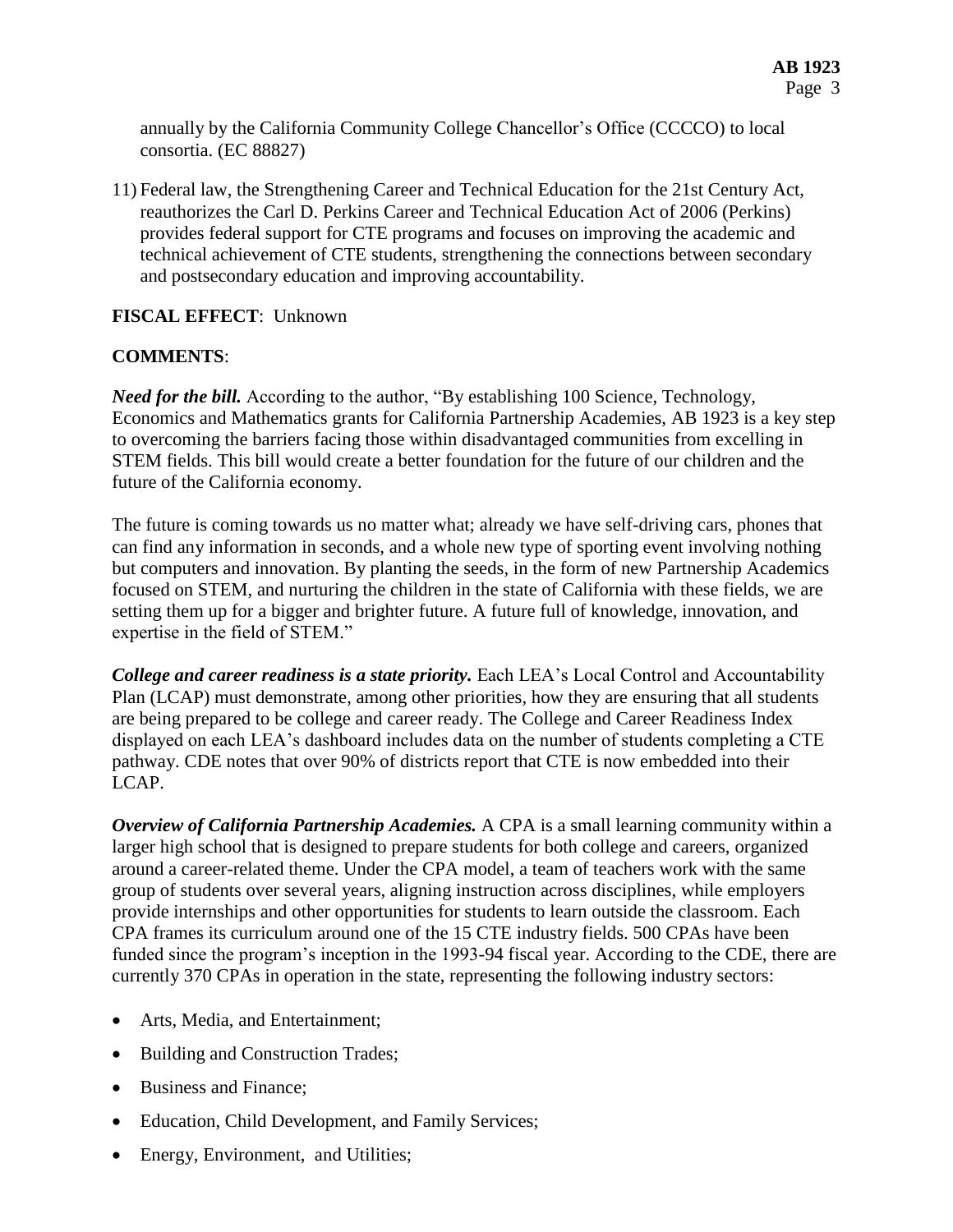- Engineering and Architecture;
- Fashion and Interior Design;
- Health Science and Medical Technology;
- Hospitality, Tourism and Recreation;
- Information and Communication Technologies;
- Manufacturing and Product Design;
- Manufacturing and Product Development;
- Marketing, Sales, and Service;
- Public Services; and
- Transportation.

Demographics, as reported by CDE, of current participants in CPAs is:

- Gender:  $8,496$  students (52%) female; and  $7,761$  students (48%) male;
- Ethnicity:

| Hispanic or Latino                        | 8849 |
|-------------------------------------------|------|
| Not Hispanic or Latino                    | 7490 |
| American Indian or Alaskan Native         | 684  |
| Asian                                     | 2004 |
| Black or African American                 | 1869 |
| Native Hawaiian or Other Pacific Islander | 216  |
| White                                     | 9560 |
| Multiple                                  | 1436 |
| Filipino                                  | 570  |

According to a 2011 report prepared for the CDE by the Career Academy Support Network at UC Berkeley, 467 CPAs submitted reports to the CDE for the 2009-10 school year. These academies operated in 278 of the state's 1,264 comprehensive high schools. Most high schools with CPAs ranked below average on the state's Academic Performance Index. The 437 CPAs that provided student-level data enrolled 48,436 students in grades 10-12—about 3% of the state's 1.6 million students in these grades. CPAs serve 36 of California's 58 counties, and the state's six most populous counties—Los Angeles, Sacramento, Alameda, Riverside, San Diego, and Contra Costa—have a total of 287 CPAs.

In order to receive the full amount of state funding, an academy must show that at least 50% of the students in each incoming class of CPA sophomores meet three of the following six "at-risk" criteria: 1) having a poor attendance record; 2) being significantly behind in credits; 3) demonstrating low motivation for the regular school program; 4) being economically disadvantaged; 5) having low state test scores; or 6) having a low grade point average. Data from this earlier evaluation suggested that CPA students were 53% female and 47% male. CPA student gender balances vary considerably among industry sectors, from Fashion and Interior Design (2 academies) which is 79% female to Manufacturing and Product Development (8 academies) which is 78% male. Compared to the state as a whole, CPAs enroll larger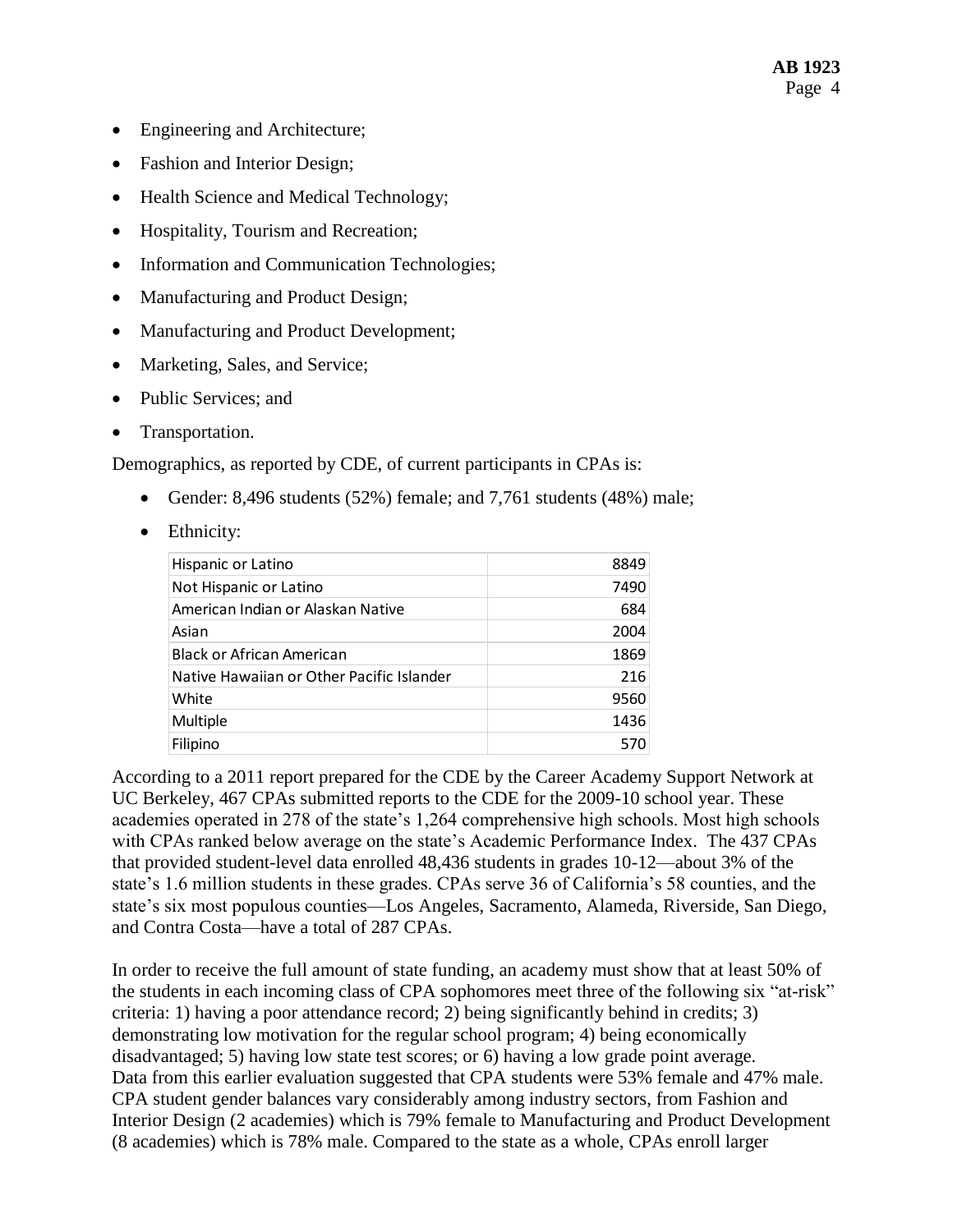percentages of Hispanic and African American students: 59% of students enrolled are Hispanic, 16% are Caucasian, 10% are Asian, and 9% are African American.

*Sources of CPA support.* There are three sources of supplemental support for CPAs: grants from the state; financial or in-kind support from the host district, required to be at least equal to the state grant; and financial or in-kind contributions from local employers, also required to be at least equal to the state grant. The state grant is therefore leveraged at least two-to-one by local matching contributions.

In the 2021-22 fiscal year, year one grants of \$81,000 were allocated to 9 high schools and 109 year two grants of between \$63,000 to \$81,000 per school were allocated, for a total CPA allocation of \$9.4 million. An additional 19 schools were funded under the Clean Technology CPA program with grants ranging from \$55,000 to \$144,750 per school, for a total of \$2.5 million.

*Prioritization for CPA funding.* Current law authorizes the SPI, when funds become available for new partnership academies, in establishing the criteria for the awarding of CPA grants, to consider district indicators of need such as the number or percent of pupils in poverty or with limited English proficiency and the dropout rate.

This bill would require the SPI to prioritize proposals for new partnership academies to address the participation of pupils traditionally underrepresented in CTE or STEM professions, as defined by pupils from rural communities, economically disadvantaged regions, and regions with high "at-promise pupil" rates. *The Committee may wish to consider* whether there is a direct link between underrepresented pupils and the largely geographic designations being proposed by this bill.

*Underrepresentation in STEM education.* STEM education includes four specific disciplines science, technology, engineering, and mathematics—in an interdisciplinary and applied approach. STEM teaches and trains students to engage in critical thinking, inquiry, problem solving, collaboration, and what is often referred to in engineering as design thinking. In recent years the state has undertaken a number of policy reforms to address STEM teaching and assessment practices, curriculum, and policies that expand STEM opportunities for all students.

### A 2021 report by the Pew Research Center, *STEM Jobs See Uneven Progress in Increasing Gender, Racial, and Ethnic Diversity,* identified the following:

- Black and Hispanic workers remain underrepresented in STEM workforce compared with their share of all workers, including in computing jobs, which have seen considerable growth in recent years;
- The representation of women varies widely across STEM occupations. Women make up a large majority of all workers in health-related jobs, but remain underrepresented in other job clusters, such as the physical sciences, computing and engineering;
- Black and Hispanic adults are less likely to earn degrees in STEM than other degree fields, and they continue to make up a lower share of STEM graduates relative to their share of the adult population;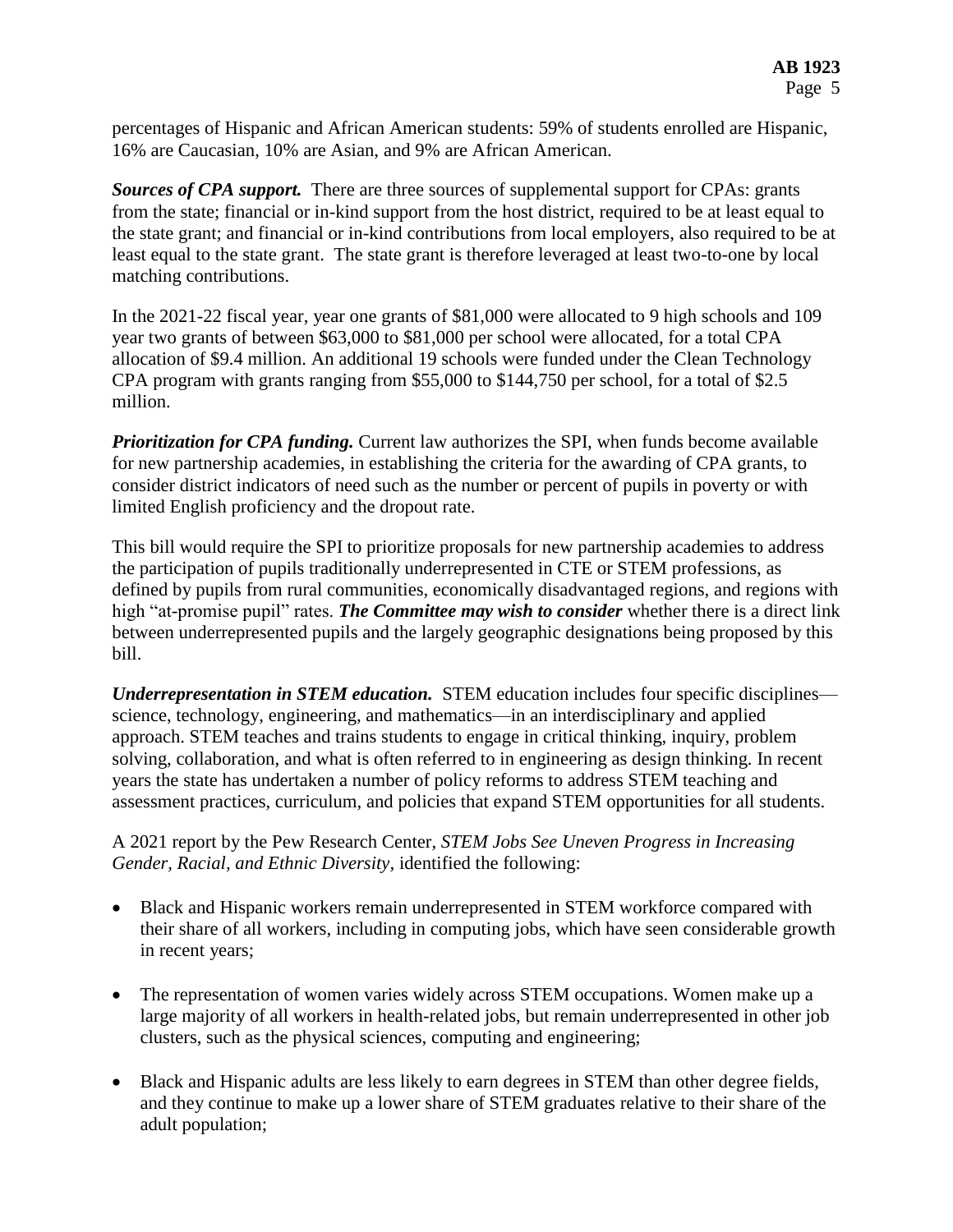- While women now earn a majority of all undergraduate and advanced degrees, they remain a small share of degree earners in fields like engineering and computer science – areas where they are significantly underrepresented in the work force;
- The gap in STEM workforce representation is especially large for Hispanic adults. Hispanic workers make up 17% of total employment across all occupations, but just 8% of all STEM workers. Their share of all STEM workers is up 1% since 2016, in line with their growth in the overall workforce; and
- Black workers comprise 11% of all employed adults, compared with 9% of those in STEM occupations. Their share is lower in some STEM job clusters, including just 5% in engineering and architecture jobs. There has been no change in the share of Black workers in STEM jobs since 2016.

*Recommended Committee amendments.* Committee staff recommend that the bill be amended to:

- 1) Clarify the required prioritization of funding for new partnership academies in school districts based upon criteria including, but not limited to, the school district's enrollment of:
	- a) Unduplicated pupils, as defined in Section 42238.02;
	- b) Pupils from groups historically underrepresented in career technical education or STEM programs or professions; and
	- c) At-promise pupils.
- 2) Authorize the SPI to also consider prioritizing funding for new CPAs for those school districts located in rural areas and economically disadvantaged regions.

*Arguments in support.* The California Chamber of Commerce notes "put simply – STEM education is good for both workers and for California's economy. California's rapidly growing technology sector will need more workers in the coming decades than our present pipeline produces. Without increases to STEM education, Californians will miss out on these highquality jobs and California's economy will be slowed by the lack of available qualified candidates. Existing law recognizes this reality, and the state has attempted to improve STEM education through a variety of means over the past decade.

AB 1923 adjusts slightly these aims to address our STEM needs by increasing opportunity for the sector of our upcoming workforce that is most likely to presently miss such opportunities – underrepresented groups such as rural communities, economically disadvantaged groups, and others who might otherwise not have exposure to a potential career in STEM. In other words – AB 1923 aims to solve the state's skills gap by filling it with those who are presently unlikely to have such opportunities. We view this as a solution that improves equity concerns across California, and simultaneously will help ensure that California's economy can continue to grow based on the skills of California's youth."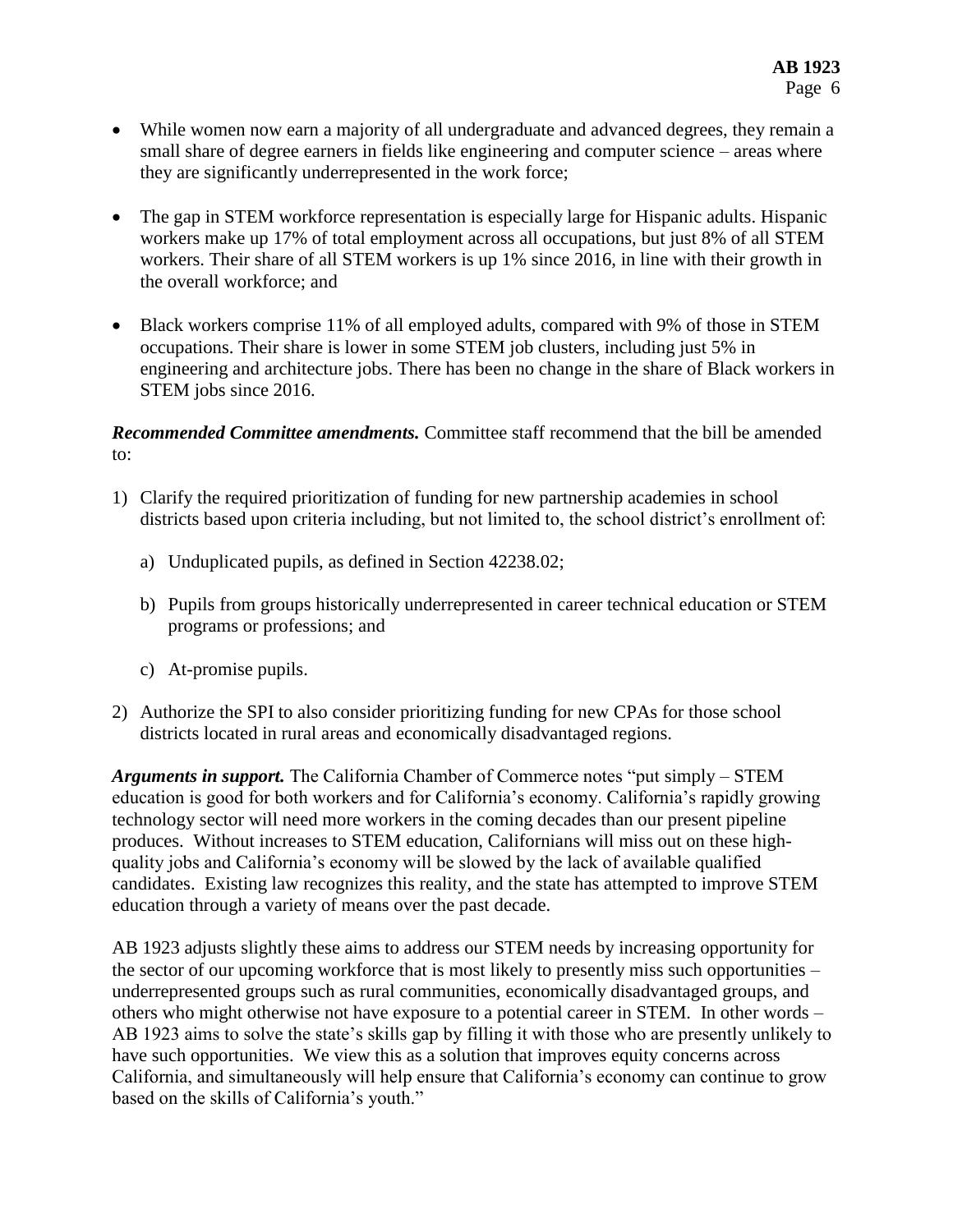*Related legislation.* AB 2085 (O'Donnell) of the 2021-22 Session requires consolidation of specified K-12 CTE programs, increases ongoing funding for the CTEIG, administered by the CDE to \$450 million per year, requires specified CTE staffing at the state and regional level to support local CTE programs and pathways, and deletes authorization for the K-12 SWP Program administered by the CCCCO.

AB 2979 (Burke) of the 2017-18 Session would have established the CTE Pathway Completion to recognize high school graduates who have attained a high level of knowledge and proficiency in fields of study within one of the 15 industry sectors described in the California CTE Model Curriculum Standards. This bill was held on the inactive file in the Senate.

AB 2237 (Olsen) of the 2015-16 Session would have established the STEM Partnership Academies for the purpose of providing grants to school districts to establish up to 100 academies in STEM occupations. This bill was held in the Assembly Appropriations Committee.

AB 252 (Holden) of the 2015-16 Session would have established the Advanced Placement (AP) STEM Access Grant Program to be administered by the CDE to help high schools establish or expand their AP STEM curriculum. This bill was held in the Senate Appropriations Committee.

AB 2072 (Chang) of the 2015-16 Session would have established the State Seal of STEM, to be affixed to high school diplomas of qualified students, to recognize students who have attained a high level of proficiency in the STEM subjects. This bill was held in the Senate Appropriations Committee.

AB 1258 (Chau) of the 2015-16 Session would have established a Computer Science Start-Up Courses Grant Pilot Program and a Computer Science Educator Training Grant Pilot program, for the purposes of providing grants to school districts to establish and maintain computer science courses and provide professional development for educators to teach computer science. This bill was held in the Senate Appropriations Committee.

SB 1354 (Hancock), Chapter 650, Statutes of 2010, revised the criteria for identifying pupils that are "at risk" for purposes of enrollment in California Partnership Academies and required school districts to provide an assurance that each CPA pupil will be provided with career technical education courses that are part of an occupational course sequence that targets comprehensive skills and meets specified requirements.

AB 2855 (Hancock), Chapter 685, Statutes of 2008, establishes, commencing with the 2009-10 school year, the Green Technology Partnership Academies and the Goods Movement Partnership Academies as two new categories of CPAs.

AB 519 (Committee on Budget) Chapter 757, Statutes of 2008, appropriates \$12,500,000 in onetime funding to the CDE to provide grants to schools create CPAs that focus on clean technology and energy businesses and provide skilled workforces for the products and services for energy or water conservation, or both, renewable energy, pollution reduction, or other technologies that improve the environment in furtherance of state environmental laws.

SB 830 (Kehoe) of the 2007-08 Session would have provided for the expansion of the number of CPAs, revised funding formulas and requirements for school districts operating academies, and